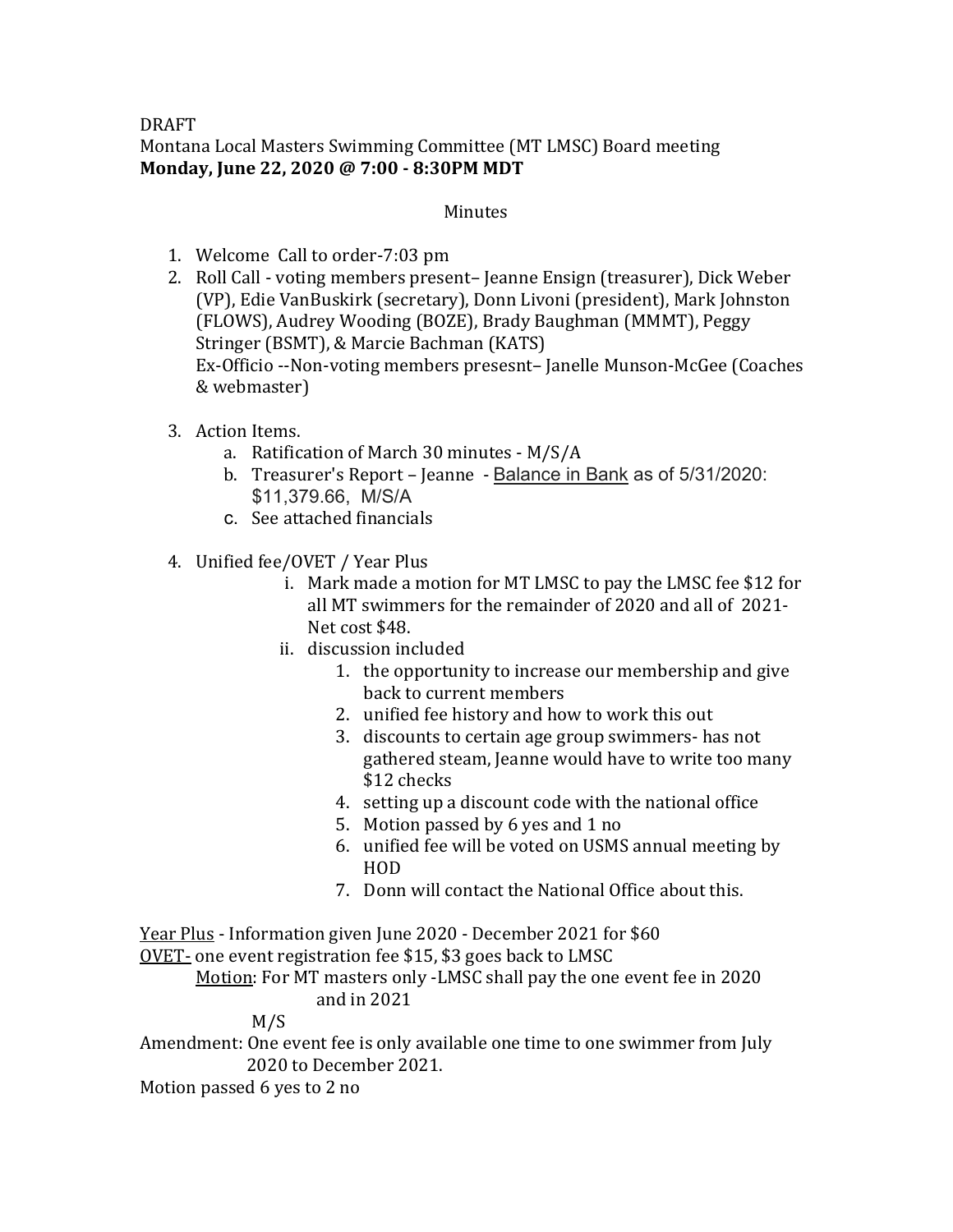New Motion: MT masters event only -LMSC shall pay the one event fee in 2020 and in 2021. One event fee is only available one time to a MT swimmer from July 2020 to December 2021.

Original motion as amended was approved.

- b. LMSC/ USMS Grant Funding- The grant will be funded by the LMSC and the National Office will match that amount that amount, regional club not eligible for this grant, workout groups do count but need Federal Tax ID numbers. Donn checking on this.
- c. The Grants will be based upon need -would be \$6 per registered swimmer to that club, \$10 for gold club

Motion: COVID relief restart grant. Local LMSC to participate in grant.  $M/S/A$ 

Formula rules and other information will come from the National office.

## 5. Discussion items

- Website Janelle
	- $\circ$  Thank you for all your hard work!
	- $\circ$  Motion : Discontinue with national website template and to continue with swimmontana.org website hosted by Matt Miller in Oregon with Janelle as webmaster.  $M/S/A$
	- o Top Ten/Records & Sanctions Looking for volunteers-Audrey may have a person
	- $\circ$  Jeanne can help mentor a person for sanctions
- 2021 State meet- Brady
	- $\circ$  Location Missoula- Grizzly Pool,
	- $\circ$  Rent has increased
	- $\circ$  March 13-14th or March 20-21st
	- o MMMT will host meet with support from LMSC
- Oct Aqua Pentathlon @ UM or YMCA all in Missoula
	- $\circ$  This meet is in limbo depending when things will open up.
	- $\circ$  Meeting of members at this meet is a possibility.
- Budget for 2021
	- $\circ$  This will be developed as year progresses
	- $\circ$  Final budget approved by board in November and will be addressed in the fall
- 6. Information
	- LMSC Standards see attached
		- $\circ$  received a 25 out of 25 score